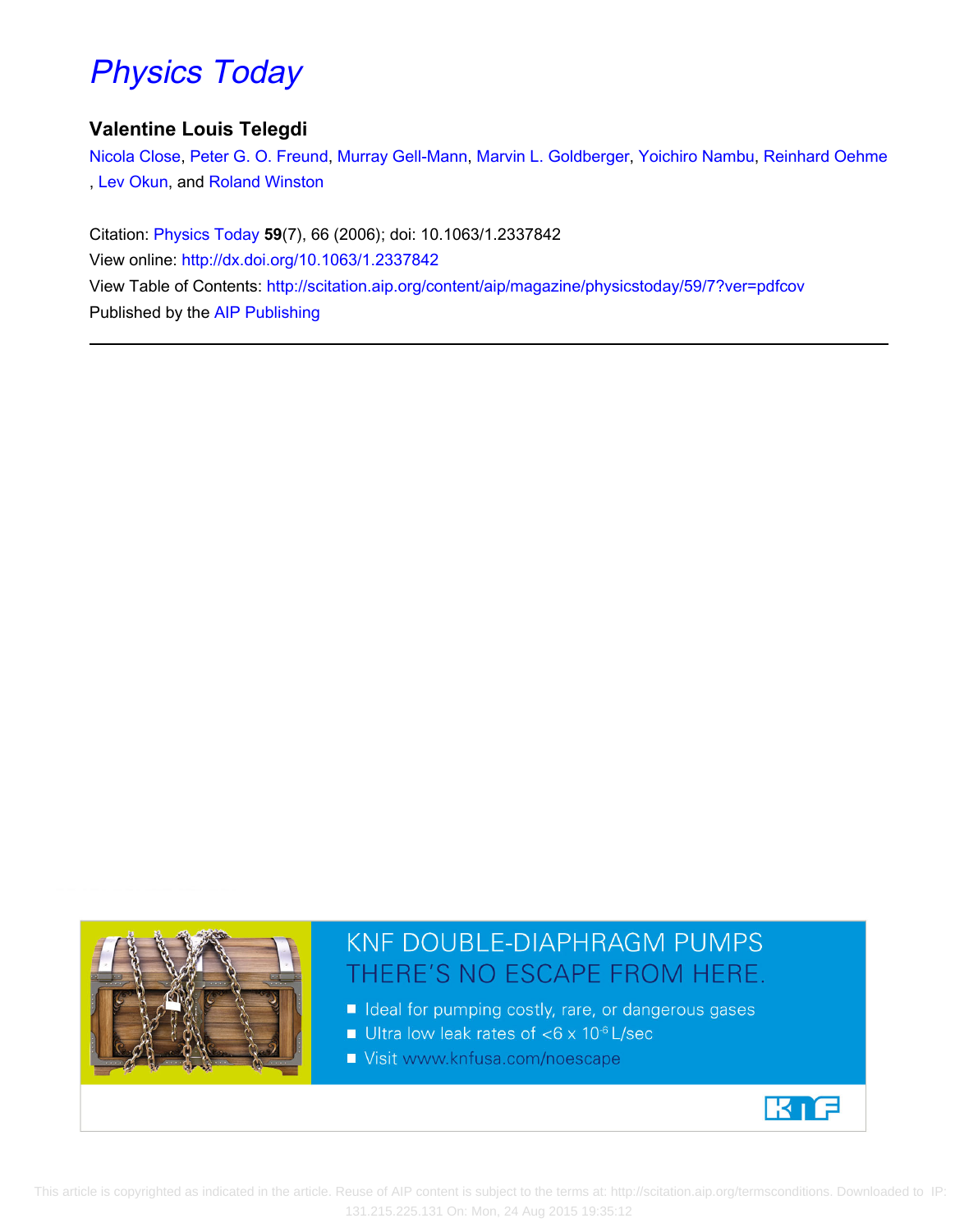physics. To explain the pattern of the baryon *SU*(3) octet and decuplet representations required assuming what became known as a symmetric quark model, in defiance of the established antisymmetry for fermions. Over the following decades, many other resonances were discovered for both baryons and mesons, in many cases by application of Dalitz plots. During that time, the nonrelativistic quark model, with later incorporation of color *SU*(3) effects from quantum chromodynamics, became established as an orderly description of what had formerly been a menagerie of particles.

For Dick, quarks were real, but as his student in 1968, I found that being asked to believe in fractionally charged particles that no one had seen and that few outside Oxford took seriously could be demoralizing. When their reality began to emerge in deep inelastic scattering data around that time and Richard Feynman developed his parton model, Dick seemed hesitant to push the new area forward. With quarks as with the  $\theta$ − $\tau$  analysis earlier and the eponymous Dalitz plot, he had helped pave the way in different manners for Nobel Prizes, but he never made the final step himself.

> **Frank Close** *University of Oxford Oxford, UK*

### **Valentine Louis Telegdi**

On 8 April 2006, Valentine Louis Telegdi died in Pasadena, California, of complications following surgery for an aortic aneurysm. With his passing the physics community lost one of its most original and distinguished members. Val's contributions to our understanding of weak and electromagnetic interactions are seminal. Beyond those contributions, though, what made Val unique was the depth of his understanding of the theoretical fine points of the physics, which in his fundamental particle-physics experiments led him to beautiful and far from obvious ways of testing an idea. A Telegdi experiment was always marked as much by the conceptual cleverness of its design as by the importance of its results.

Val was born on 11 January 1922 in Budapest, Hungary. After wandering all over Europe, the Telegdis ended up in Italy. From there they sought wartime shelter in Switzerland but did not find it until 1943, when in the wake of the German army's defeat at Stalingrad, the Swiss reoriented the tilt of their muchvaunted neutrality. Ending up in Lausanne, Val attended the legendary lectures in which Ernst Stueckelberg discussed his causal propagator and those remarkable diagrams that were also independently discovered and put to marvelous and universal use by Richard Feynman after World War II.

In 1946 Val moved to ETH Zürich for graduate study in Paul Scherrer's group. His observation of so-called three-pronged stars, corresponding to the reaction  $\gamma + C \rightarrow \alpha + \alpha + \alpha$ , deeply impressed Scherrer. Though offered a position at the University of Bristol by C. F. Powell, Val chose to go to the University of Chicago, where he caught the tail end of the Fermi years.

In line with his broad interests in physics, Val, together with one of us (Gell-Mann) who was a guest in Val's Chicago lab at the time, published a paper on charge independence in nuclear reactions involving photons, relating to the work on isospin selection rules by Luigi Radicati.

The 1956 parity revolution put Val on the map as a major player in particle physics. The University of Chicago experiment by Val and Jerome Friedman on parity violation in the  $\pi \rightarrow \mu \rightarrow e$ chain is one of the three independent and almost simultaneous experiments that vindicated the bold idea of T. D. Lee and C. N. Yang that parity conservation is violated in weak interactions. A lot of acrimony was connected with the timeordering of those three independent and brilliant experiments. The Columbia University–National Bureau of Standards collaboration led by Chien-Shiung Wu and the Columbia team of Richard Garwin, Leon Lederman, and Marcel Weinrich were the first to publish. An editorial decision was made to publish the Telegdi–Friedman letter in the next issue of the journal in question instead of the issue containing the Columbia letters. At the time of the parity experiment, there was close scientific contact between Val and one of us (Oehme), who discovered that charge-conjugation symmetry must also be violated in the experiments.

The field was now moving fast, and once the so-called V–A theory of the weak interactions had been proposed, it became essential to accurately measure the ratio of the Gamow–Teller and Fermi matrix elements in neutron beta decay. A classic experiment by a University of Chicago–Argonne National Laboratory collaboration led by Val found the value 1.25 for this ratio.

A fundamental CERN experiment led by Val and Garwin in 1959–60 meas-



**Valentine Louis Telegdi**

ured the muon's anomalous magnetic moment and provided one of the most stringent tests of quantum electrodynamics. Val Telegdi, Valya Bargmann, and Louis Michel constructed the elegant, and in this context very useful, relativistic theory of the precession of the spin of a charged particle moving in a homogeneous electromagnetic field. In the latest version of this muonic " $g - 2$ " experiment, parts-per-million accuracy has been reached.

Among Val's other important experiments were ones on  $K<sub>s</sub>$  regeneration, muonium, and the helicity of the muon neutrino. He also worked on muonic atoms, a field in which Wu, Val's erstwhile competitor, was also active. That shared research interest further fanned the flames of an outright Telegdi–Wu feud, which was fought with etiquette that would have passed muster at the courts of both the Hapsburg and the Qing emperors, and yet was as harshly antagonistic as feuds between great scientists can get.

In 1976 Val left the University of Chicago, where he had been the Enrico Fermi Distinguished Service Professor of Physics, for a professorship at ETH Zürich. Val was elected to the CERN Scientific Policy Committee and soon became its chairman. In that capacity he was instrumental in starting a collaboration between CERN and Russia. Over the past two decades, he spent much time first at Caltech and then at the University of California, San Diego.

For his major contributions to standard-model physics, Val was elected to the national academies of the US, Sweden, Hungary, and Russia; to the Royal Society in London; and to the Accademia dei Lincei in Rome. In 1991 he shared the